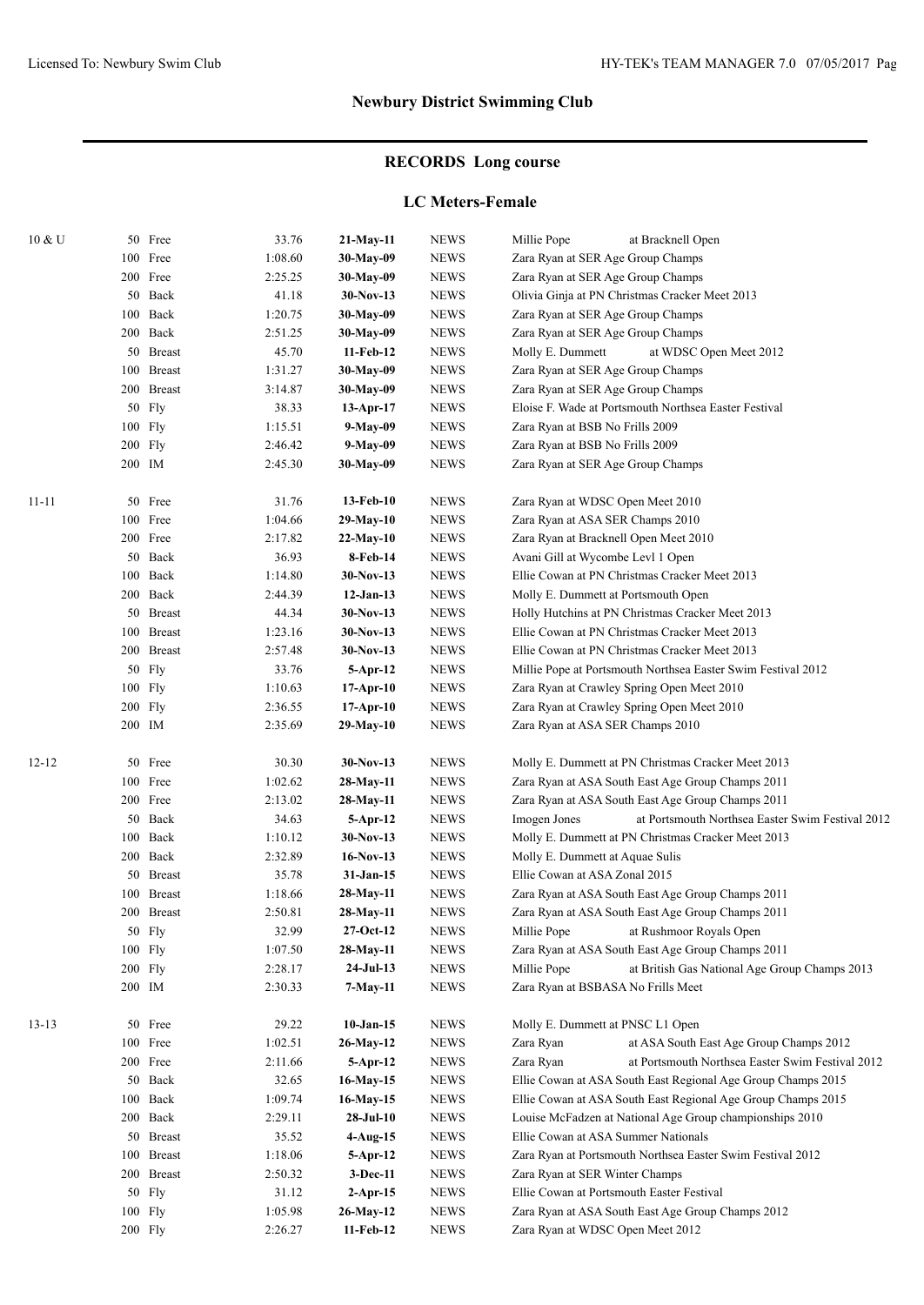|           |        |            |          |             | <b>RECORDS</b> Long course |                                         |                                                                   |  |  |
|-----------|--------|------------|----------|-------------|----------------------------|-----------------------------------------|-------------------------------------------------------------------|--|--|
| $13 - 13$ |        | 200 IM     | 2:27.39  | $4-Aug-15$  | <b>NEWS</b>                | Ellie Cowan at ASA Summer Nationals     |                                                                   |  |  |
| 14-14     |        | 50 Free    | 28.19    | 4-Aug-15    | <b>NEWS</b>                |                                         | Molly E. Dummett at ASA Summer Nationals                          |  |  |
|           |        | 100 Free   | 1:01.15  | 16-May-15   | <b>NEWS</b>                |                                         | Molly E. Dummett at ASA South East Regional Age Group Champs 2015 |  |  |
|           |        | 200 Free   | 2:12.45  | $25-May-13$ | <b>NEWS</b>                |                                         | Zara Ryan at ASA South East Regional Age Group Champs             |  |  |
|           |        | 50 Back    | 32.33    | 4-Aug-15    | <b>NEWS</b>                |                                         | Molly E. Dummett at ASA Summer Nationals                          |  |  |
|           |        | 100 Back   | 1:07.70  | 3-Dec-11    | <b>NEWS</b>                | Louise McFadzen                         | at SER Winter Champs                                              |  |  |
|           |        | 200 Back   | 2:24.68  | 3-Dec-11    | <b>NEWS</b>                | Louise McFadzen at SER Winter Champs    |                                                                   |  |  |
|           |        | 50 Breast  | 39.01    | $2$ -Apr-15 | <b>NEWS</b>                |                                         | Molly E. Dummett at Portsmouth Easter Festival                    |  |  |
|           |        | 100 Breast | 1:17.92  | 25-May-13   | <b>NEWS</b>                | Zara Ryan                               | at ASA South East Regional Age Group Champs                       |  |  |
|           |        | 200 Breast | 2:47.02  | 25-May-13   | <b>NEWS</b>                | Zara Ryan                               | at ASA South East Regional Age Group Champs                       |  |  |
|           |        | 50 Fly     | 29.38    | 29-Mar-13   | <b>NEWS</b>                | Zara Ryan                               | at Portsmouth Easter Festival                                     |  |  |
|           |        | $100$ Fly  | 1:04.13  | 25-May-13   | <b>NEWS</b>                | Zara Ryan                               | at ASA South East Regional Age Group Champs                       |  |  |
|           |        | $200$ Fly  | 2:21.75  | 25-May-13   | <b>NEWS</b>                | Zara Ryan                               | at ASA South East Regional Age Group Champs                       |  |  |
|           |        | 200 IM     | 2:24.09  | $25-May-13$ | <b>NEWS</b>                | Zara Ryan                               | at ASA South East Regional Age Group Champs                       |  |  |
| 15-15     |        | 50 Free    | 28.10    | $2-Aug-16$  | <b>NEWS</b>                |                                         | Molly E. Dummett at ASA Summer Nationals 2016                     |  |  |
|           |        | 100 Free   | 1:00.14  | $2-Aug-16$  | <b>NEWS</b>                |                                         | Molly E. Dummett at ASA Summer Nationals 2016                     |  |  |
|           |        | 200 Free   | 2:10.53  | $9-Apr-16$  | <b>NEWS</b>                |                                         | Molly E. Dummett at City of Bristol International Open Meet       |  |  |
|           |        | 50 Back    | 32.15    | 17-Apr-14   | <b>NEWS</b>                |                                         | Lizzy Shore at Portsmouth Easter Meet                             |  |  |
|           |        | 100 Back   | 1:07.85  | $17-Jul-12$ | <b>NEWS</b>                |                                         | Louise McFadzen at ASA National Youth Champs 2012                 |  |  |
|           |        | 200 Back   | 2:24.40  | $17-Jul-12$ | <b>NEWS</b>                | Louise McFadzen                         | at ASA National Youth Champs 2012                                 |  |  |
|           |        | 50 Breast  | 43.20    | $17-Apr-14$ | <b>NEWS</b>                |                                         | Lucy H. Wilkins at Portsmouth Easter Meet                         |  |  |
|           |        | 100 Breast | 1:17.16  | $16-Nov-13$ | <b>NEWS</b>                |                                         | Zara Ryan at Aquae Sulis                                          |  |  |
|           |        | 200 Breast | 2:46.98  | 3-May-14    | <b>NEWS</b>                |                                         | Zara Ryan at ASA South East Regional Youth Champs 2014            |  |  |
|           |        | 50 Fly     | 29.13    | $16-Nov-13$ | <b>NEWS</b>                |                                         | Zara Ryan at Aquae Sulis                                          |  |  |
|           |        | 100 Fly    | 1:03.67  | $16-Nov-13$ | <b>NEWS</b>                |                                         | Zara Ryan at Aquae Sulis                                          |  |  |
|           |        | 200 Fly    | 2:21.63  | $25-Jan-14$ | <b>NEWS</b>                |                                         | Zara Ryan at ASA Zonal Champs South                               |  |  |
|           | 200 IM |            | 2:24.58  | $16-Nov-13$ | <b>NEWS</b>                | Zara Ryan at Aquae Sulis                |                                                                   |  |  |
| 16 & O    |        | 50 Free    | 27.96    | 30-Apr-17   | <b>NEWS</b>                |                                         | Molly E. Dummett at ASA SER 15/Over Swimming Champs 2017          |  |  |
|           |        | 100 Free   | 59.83    | $10-Mar-17$ | <b>NEWS</b>                |                                         | Molly E. Dummett at WDSC Long Course Premier Meet                 |  |  |
|           |        | 200 Free   | 2:10.63  | 19-Mar-17   | <b>NEWS</b>                |                                         | Molly E. Dummett at RR Spring National Qualifier M                |  |  |
|           |        | 50 Back    | 33.49    | 4-May-13    | <b>NEWS</b>                |                                         | Louise McFadzen at ASA South East Regional Youth Champs 2013      |  |  |
|           |        | 100 Back   | 1:07.55  | $13-Apr-17$ | <b>NEWS</b>                |                                         | Molly E. Dummett at Portsmouth Northsea Easter Festival           |  |  |
|           |        | 200 Back   | 2:24.94  | 18-May-13   | <b>NEWS</b>                | Louise McFadzen at Bracknell Open Meet  |                                                                   |  |  |
|           |        | 50 Breast  | 36.77    | 16-May-15   | <b>NEWS</b>                |                                         | Zara Ryan at ASA South East Regional Age Group Champs 2015        |  |  |
|           |        | 100 Breast | 1:25.56  | 30-Jul-11   | <b>NEWS</b>                | Clare Wills                             | at RRSC Masters and Senior Age Group                              |  |  |
|           |        | 200 Breast | 3:59.99  | $1-Jan-01$  |                            | Standard                                |                                                                   |  |  |
|           |        | 50 Fly     | 29.55    | 5-Aug-14    | <b>NEWS</b>                | Zara Ryan at ASA Nationals (Youth) 2014 |                                                                   |  |  |
|           |        | 100 Fly    | 1:03.89  | $11-Apr-15$ | <b>NEWS</b>                | Zara Ryan at Rushmoor Royals L1 Open    |                                                                   |  |  |
|           |        | 200 Fly    | 2:22.26  | 16-May-15   | <b>NEWS</b>                |                                         | Zara Ryan at ASA South East Regional Age Group Champs 2015        |  |  |
|           |        | 200 IM     | 2:24.80  | 5-Aug-14    | <b>NEWS</b>                | Zara Ryan at ASA Nationals (Youth) 2014 |                                                                   |  |  |
| Open      |        | 400 Free   | 4:31.27  | $8-Jun-13$  | <b>NEWS</b>                | Louise McFadzen                         | at Cardiff International Open                                     |  |  |
|           |        | 800 Free   | 9:20.84  | 4-May-13    | <b>NEWS</b>                | Louise McFadzen                         | at ASA South East Regional Youth Champs 2013                      |  |  |
|           |        | 1500 Free  | 19:06.27 | 27-Feb-10   | <b>NEWS</b>                | Louise McFadzen                         | at BS&B County Champs 2010 (distance)                             |  |  |

IM 5:10.43 **25-Jan-14** NEWS Zara Ryan at ASA Zonal Champs South

### **RECORDS Long course**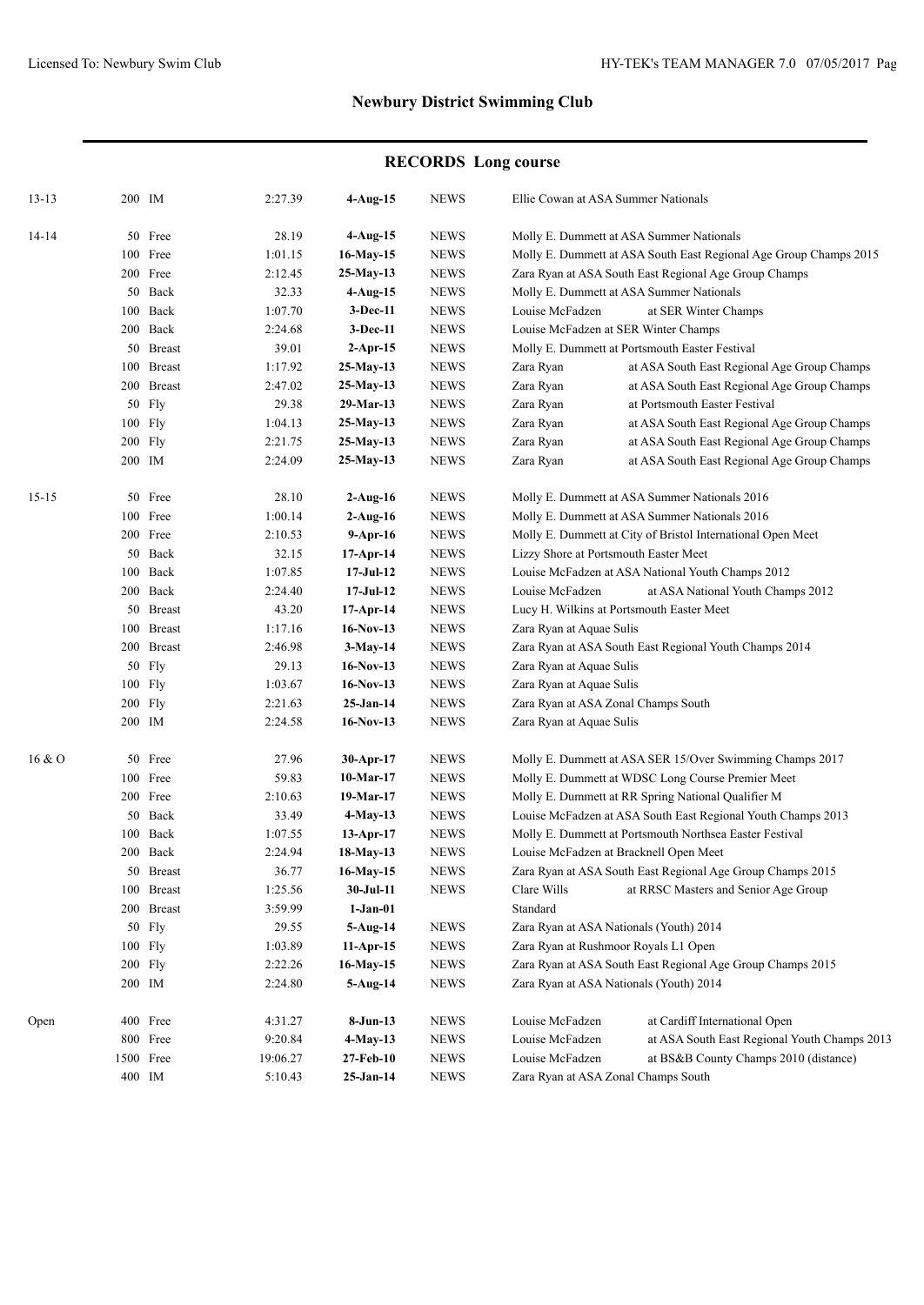# **RECORDS Long course**

### **LC Meters-Male**

| $10\;\mathrm{\&\;U}$ |     | 50 Free       | 33.04   | 21-May-11    | <b>NEWS</b>  | Jack R. Tucker at Bracknell Open                                            |                                                              |
|----------------------|-----|---------------|---------|--------------|--------------|-----------------------------------------------------------------------------|--------------------------------------------------------------|
|                      | 100 | Free          | 1:13.62 | 19-Mar-17    | <b>NEWS</b>  | Max Maleham at RR Spring National Qualifier M                               |                                                              |
|                      |     | 200 Free      | 2:44.31 | 18-May-13    | <b>NEWS</b>  | Luca Vicaria                                                                | at Bracknell Open Meet                                       |
|                      |     | 50 Back       | 42.10   | 30-Mar-13    | <b>NEWS</b>  | Ellis Dixon                                                                 | at Rushmoor easter Open                                      |
|                      |     | 100 Back      | 1:26.04 | 21-May-11    | <b>NEWS</b>  | Jack R. Tucker at Bracknell Open                                            |                                                              |
|                      |     | 200 Back      | 3:26.86 | 30-Mar-13    | <b>NEWS</b>  | Warwick Buckland                                                            | at Rushmoor easter Open                                      |
|                      | 50  | <b>Breast</b> | 44.45   | 30-Mar-13    | <b>NEWS</b>  | Ellis Dixon                                                                 | at Rushmoor easter Open                                      |
|                      |     | 100 Breast    | 1:37.38 | 30-May-09    | ${\bf NEWS}$ | James McFadzen at SER Age Group Champs                                      |                                                              |
|                      |     | 200 Breast    | 3:20.49 | 30-May-09    | ${\bf NEWS}$ | James McFadzen at SER Age Group Champs                                      |                                                              |
|                      |     | 50 Fly        | 45.04   | 31-Mar-12    | <b>NEWS</b>  | Jordan F. Hobbs                                                             | at Bracknell L3                                              |
|                      |     | 100 Fly       | 1:59.99 | $1-Jan-01$   |              | Standard                                                                    |                                                              |
|                      |     | $200$ Fly     | 3:59.99 | $1-Jan-01$   |              | Standard                                                                    |                                                              |
|                      |     | 200 IM        | 3:27.85 | 14-Dec-07    | <b>NEWS</b>  | Christopher Regan                                                           | at Plymouth Leander LC Level 1 Open Meet                     |
|                      |     |               |         |              |              |                                                                             |                                                              |
| $11 - 11$            |     | 50 Free       | 32.16   | 31-Mar-12    | <b>NEWS</b>  | Jack R. Tucker at Bracknell L3                                              |                                                              |
|                      |     | 100 Free      | 1:10.22 | $29-May-10$  | <b>NEWS</b>  | James McFadzen at ASA SER Champs 2010                                       |                                                              |
|                      |     | 200 Free      | 2:30.32 | 29-May-10    | <b>NEWS</b>  | James McFadzen at ASA SER Champs 2010                                       |                                                              |
|                      |     | 50 Back       | 33.72   | $14$ -May-16 | <b>NEWS</b>  |                                                                             | Kaleb Fox-Jones at ASA SER 14/Under Swimming Cham            |
|                      |     | 100 Back      | 1:21.63 | 17-Apr-10    | <b>NEWS</b>  | James McFadzen at Crawley Spring Open Meet 2010                             |                                                              |
|                      |     | 200 Back      | 2:48.59 | 29-May-10    | <b>NEWS</b>  | James McFadzen at ASA SER Champs 2010                                       |                                                              |
|                      |     | 50 Breast     | 44.49   | $16-Jan-10$  | <b>NEWS</b>  | James McFadzen at Rushmoor Royals NY Open 2010                              |                                                              |
|                      |     | 100 Breast    | 1:23.22 | 26-May-12    | <b>NEWS</b>  |                                                                             | Ben Hutchins at ASA South East Age Group Champs 2012         |
|                      |     | 200 Breast    | 3:00.25 | 26-May-12    | <b>NEWS</b>  |                                                                             | Ben Hutchins at ASA South East Age Group Champs 2012         |
|                      |     | 50 Fly        | 39.02   | 31-Mar-12    | <b>NEWS</b>  | Jack R. Tucker                                                              | at Bracknell L3                                              |
|                      |     | $100$ Fly     | 1:24.79 | $30-Nov-13$  | <b>NEWS</b>  | Luca Vicaria at PN Christmas Cracker Meet 2013                              |                                                              |
|                      |     | 200 Fly       | 3:26.43 | 17-May-08    | <b>NEWS</b>  | Jafer Shah                                                                  | at Bracknell Open Meet 2008                                  |
|                      |     | 200 IM        | 2:59.11 | 21-Apr-12    | <b>NEWS</b>  | Jack R. Tucker at Crawley Spring Open Meet 2012                             |                                                              |
|                      |     |               |         |              |              |                                                                             |                                                              |
| $12 - 12$            |     | 50 Free       | 29.35   | 18-May-13    | <b>NEWS</b>  | Jack R. Tucker                                                              | at Bracknell Open Meet                                       |
|                      |     | 100 Free      | 1:03.07 | 16-Feb-13    | <b>NEWS</b>  | Ryan Sitton at Wycombe Open 2013                                            |                                                              |
|                      |     | 200 Free      | 2:22.03 | 16-Feb-13    | <b>NEWS</b>  | Ryan Sitton at Wycombe Open 2013                                            |                                                              |
|                      |     | 50 Back       | 34.72   | 16-Feb-13    | <b>NEWS</b>  | Ryan Sitton                                                                 | at Wycombe Open 2013                                         |
|                      |     | 100 Back      | 1:10.57 | 7-May-11     | <b>NEWS</b>  | James McFadzen at BSBASA No Frills Meet<br>James McFadzen at Bracknell Open |                                                              |
|                      |     | 200 Back      | 2:36.06 | 21-May-11    | <b>NEWS</b>  |                                                                             |                                                              |
|                      |     | 50 Breast     | 35.37   | 29-Mar-13    | <b>NEWS</b>  | Ben Hutchins                                                                | at Portsmouth Easter Festival                                |
|                      |     | 100 Breast    | 1:16.13 | $25-May-13$  | <b>NEWS</b>  |                                                                             | Ben Hutchins at ASA South East Regional Age Group Champs     |
|                      |     | 200 Breast    | 2:41.51 | $25-May-13$  | <b>NEWS</b>  | Ben Hutchins at ASA South East Regional Age Group Champs                    |                                                              |
|                      |     | 50 Fly        | 35.30   | 11-Apr-15    | <b>NEWS</b>  | Luca Vicaria at Rushmoor Royals L1 Open                                     |                                                              |
|                      |     | 100 Fly       | 1:16.91 | 6-May-06     | <b>NEWS</b>  | Aman Shah                                                                   | at BSB No Frills NQT Meet 2006                               |
|                      |     | 200 Fly       | 3:59.99 | $1-Jan-01$   |              | Standard                                                                    |                                                              |
|                      |     | 200 IM        | 2:36.75 | 18-May-13    | <b>NEWS</b>  | Jack R. Tucker                                                              | at Bracknell Open Meet                                       |
|                      |     |               |         |              |              |                                                                             |                                                              |
| $13-13$              |     | 50 Free       | 27.87   | $11-Jan-14$  | <b>NEWS</b>  | Ryan Sitton at PNSC New Year Level 1 Open Meet                              |                                                              |
|                      |     | 100 Free      | 59.81   | $11-Jan-14$  | <b>NEWS</b>  | Ryan Sitton at PNSC New Year Level 1 Open Meet                              |                                                              |
|                      |     | 200 Free      | 2:11.67 | 30-Nov-13    | <b>NEWS</b>  | Ryan Sitton at PN Christmas Cracker Meet 2013                               |                                                              |
|                      |     | 50 Back       | 30.87   | 27-Oct-12    | <b>NEWS</b>  | James McFadzen at Rushmoor Royals Open                                      |                                                              |
|                      |     | 100 Back      | 1:04.52 | 15-Dec-12    | <b>NEWS</b>  |                                                                             | James McFadzen at PNSC Christmas Cracker meet 2012           |
|                      |     | 200 Back      | 2:21.79 | $22-JuI-12$  | <b>NEWS</b>  |                                                                             | James McFadzen at ASA National Age Group Champs 2012         |
|                      |     | 50 Breast     | 34.17   | 30-Nov-13    | <b>NEWS</b>  | Ben Hutchins at PN Christmas Cracker Meet 2013                              |                                                              |
|                      |     | 100 Breast    | 1:12.13 | 17-Apr-14    | <b>NEWS</b>  | Ben Hutchins at Portsmouth Easter Meet                                      |                                                              |
|                      |     | 200 Breast    | 2:34.70 | 31-May-14    | <b>NEWS</b>  |                                                                             | Ben Hutchins at ASA South East Regional Age Group Champ 2014 |
|                      |     | 50 Fly        | 30.76   | 8-Feb-14     | <b>NEWS</b>  | Ryan Sitton at Wycombe Levl 1 Open                                          |                                                              |
|                      |     | 100 Fly       | 1:59.99 | $1-Jan-01$   |              | Standard                                                                    |                                                              |
|                      |     | 200 Fly       | 2:36.98 | 19-May-07    | NEWS         | Aman Shah                                                                   | at Bracknell & Wokingham Open Meet 2007                      |
|                      |     |               |         |              |              |                                                                             |                                                              |